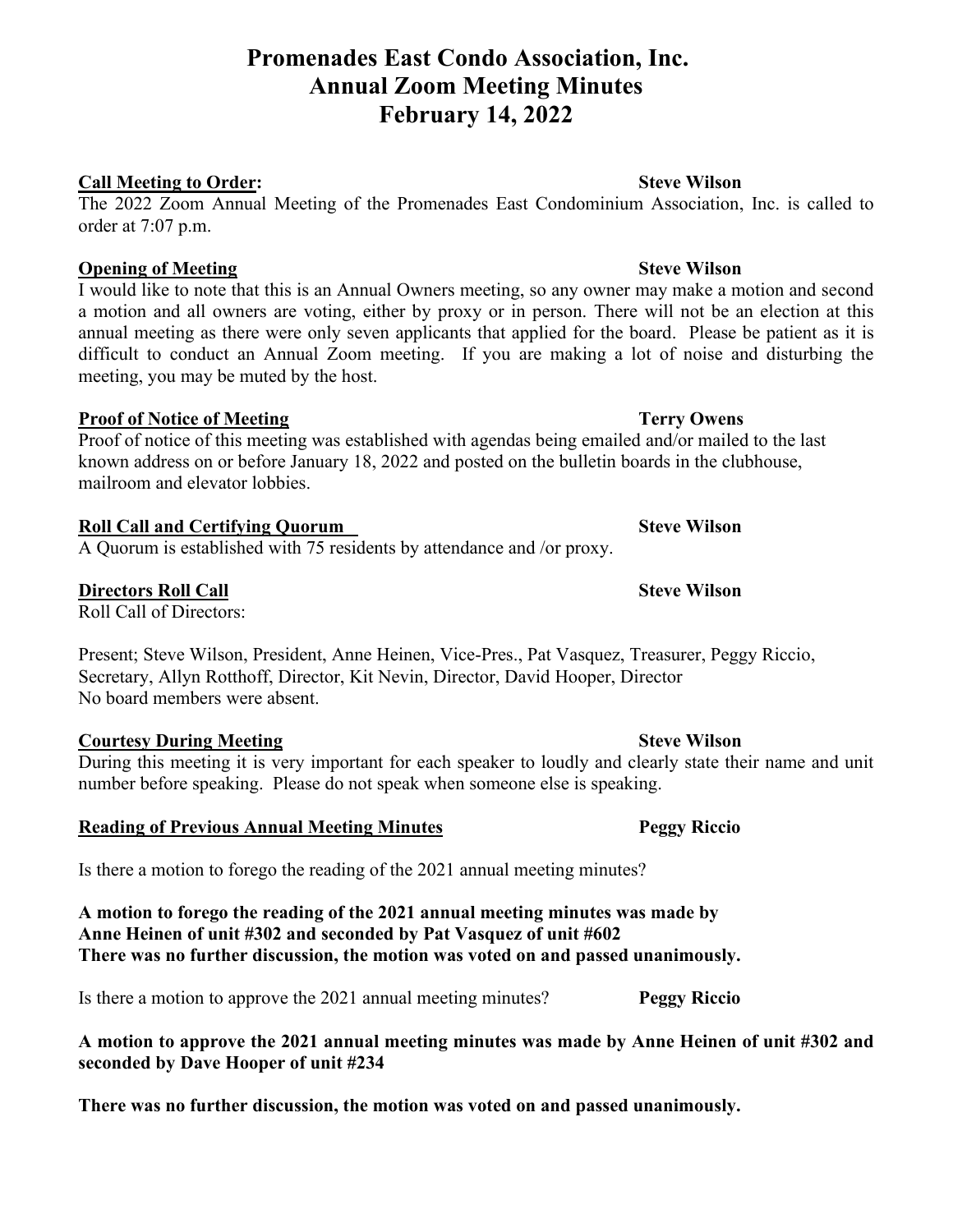## **Officer's Reports**

## **President's Remarks Steve Wilson**

Welcome Everyone. Happy Valentine's Day. It is good to see so many of you on Zoom for the annual meeting. I would like to thank my fellow board members and our manager, Terry Owens, for managing through what has been another very challenging year. The association did have major increases in the operating costs, the largest of which, was the property insurance. As you are well aware, this necessitated a special assessment to recoup the lost revenue last year. This also made it necessary to increase the maintenance fees this year to maintain the property. We have completed many major projects and are financially sound including fully funding of reserves to handle future upkeep. It is my hope that the board of directors will continue to build on this success.

## **Complaints received:**

Work in units outside the allowed times of Monday-Saturday, 8:00 am – 5:00 pm Excessive noise disturbing residents Contractors making a mess & not cleaning up in hallways, elevator lobbies and elevators Visitors parking in owner registered parking spaces Leaving a vehicle unattended in the fire lane in the garage Owners parking in guest parking Leaving unwanted items in the mailroom Not showering at pool Unregistered guests Loud radios and TV's & conversations Smoking odors in hallways and from lanais Wasp nests Vehicles cutting through the parking lot Dog not being carried in hallways and elevator People in pool/spa past closing Not putting umbrella down at pool Filling trash dumpster with packing boxes instead of breaking down and putting in recycling Damaging the carts and wagons Ants in units Bicycle room too crowded Damage to bicycles Spa not working Pool temperature too cold Paint on unit doors and elevator doors getting scratched up Delivery personnel not delivering packages to the unit's door

We have a general trespass in place with the sheriff's office for the property. If you should see someone trespassing, kids skateboarding on the property or anyone that is trespassing please call the sheriff's office (911) and they will come and remove them from the property. Also notify the office or a board member.

If you see someone breaking the rules, please report them to our manager or to a board member. Report the name or unit number, if you know it, and the time, date and location of the occurrence, so we may follow up with the individual to insure it does not happen again.

A reminder to all, as an owner you have the right and responsibility to speak up when you see inappropriate behavior or rules being broken in our community.

Please make sure all your contacts know to use your full address, including the unit number, when sending any correspondence, letters, cards or packages.

Please do not leave any food on the benches in the elevator lobbies or any common area. The food will attract insects, mice and other rodents into our building and please do not feed any stray animals.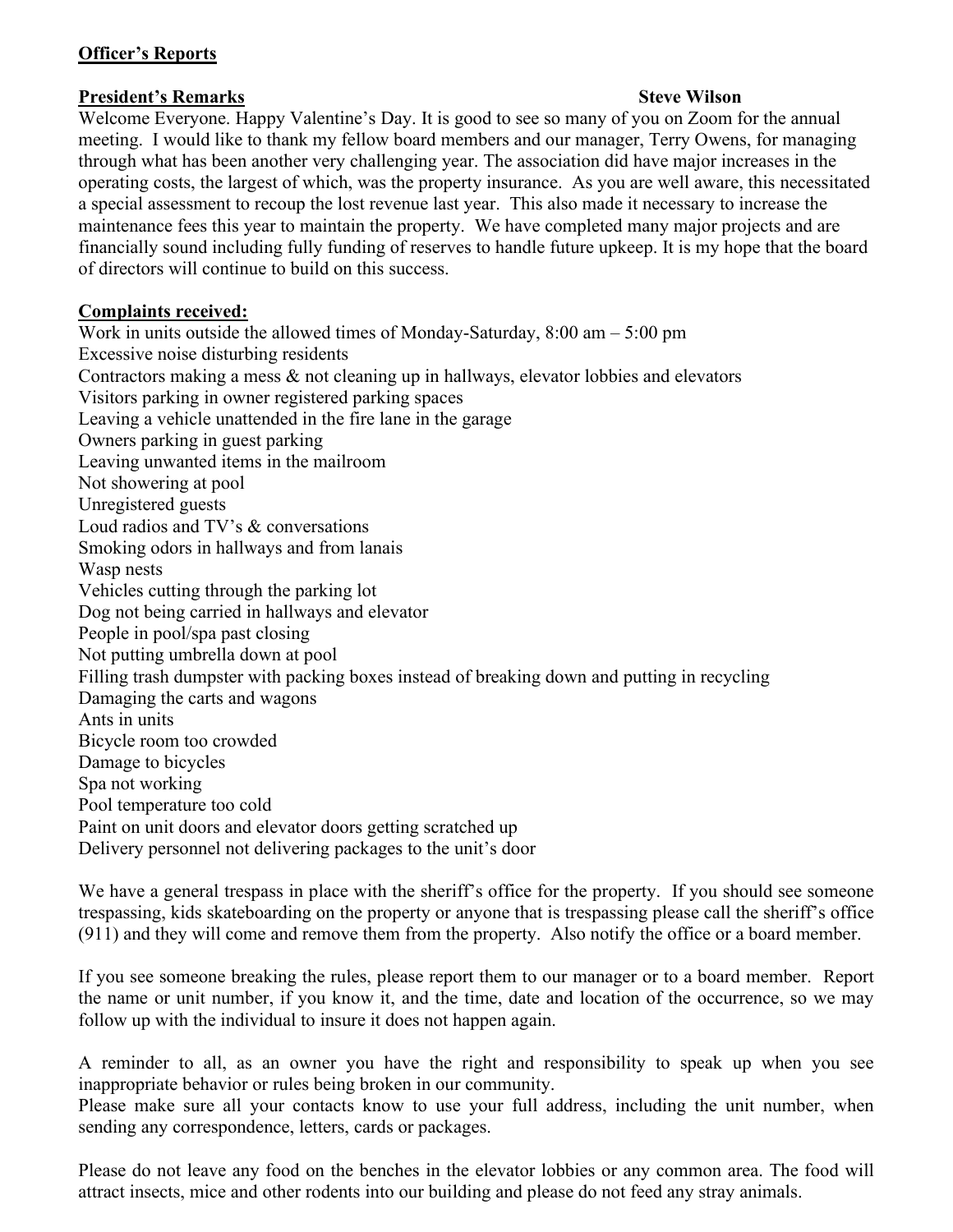### **Treasurer's Report Pat Vasquez**

We have our financial reports for year ending  $12/31/21$  available to owners. If anyone would like a copy, please let the manager know and he can email it to you or print one out for you to pick up. In Dees and Dees' opinion, our financial statements for the year ending December 31, 2021, ended in conformity with accounting principles generally accepted in the United States of America.

| <b>Bank Statements as of December 31, 2021</b> |              |
|------------------------------------------------|--------------|
| <b>Operating Account checking</b>              | \$110,766.22 |
| <b>Damage Escrow</b>                           | \$23,000.00  |
| <b>Total Operating</b>                         | \$133,766.22 |
| <b>CB Reserves Checking</b>                    | \$130,003.31 |
| <b>CB CD</b>                                   | \$210,217.01 |
| <b>Total Reserves</b>                          | \$340,220.32 |

### \$0 **Total balance due on delinquent accounts as of December 31, 2021**

## **Project Updates**

## **a) Irrigation Overhaul Steve Wilson**

*We had to replace our irrigation pump, suction line, five valves and had to replace irrigation main lines that the county said were in their right-of-way. This was a very time consuming and costly project with our irrigation last year.*

### **New Board of Directors Steve Wilson**

*The new Board of Directors will consist of myself, Steve Wilson, Anne Heinen, Allyn Rotthoff, David Hooper, Kit Nevin, Audrey Guy and Fernando Varela. The new board will take over at the reorganizational meeting follow this annual meeting. I would like to sincerely thank Peggy Riccio and Pat Vasquez for the many years of service to the Board of Directors and to Promenades East. They have both been a valuable asset to the community through their contributions to the board. Thank You!*

## **Owner's Comments Steve Wilson**

Steve asked for any additional comments;

Regina Jackey #507- Asked about dryer vent cleaning this year. Was told not budgeted for this year but would be considered for next year. Was also told that they could have someone come in and clean it out if your having issues with your dryer, just is cheaper when we do it all together. Also asked about the unused activity budget funds, since we haven't had activities. Was told that funds just sit in the operating account but, in the past, have used unspent funds on some Christmas decorations.

Silvana Giustini #315- Offered her assistance to the activities committee. Would like to see extra activities money spent on clubhouse decorations, not just Christmas decorations

Regina Jackey #507- Said that she thought the clubhouse was decorated nicely but would like to see something more done in the hallways. Asked about all the pictures that we had hanging? Was told that we still have the pictures but need an activities committee to select what is to be done.

Nancy Seremet #310- What are the normal times for the postal service deliveries? Was told, with our regular postal person out, that the post office will deliver anywhere between 11:00 am and 5:30 pm. Allyn Rotthoff also said that our regular postal person will be back soon, possibly this week.

Regina Realmuto #404- Expressed concern about packages being left everywhere, that there is no consistency. Steve Wilson expressed the manger's frustration over this issue and that we can talk to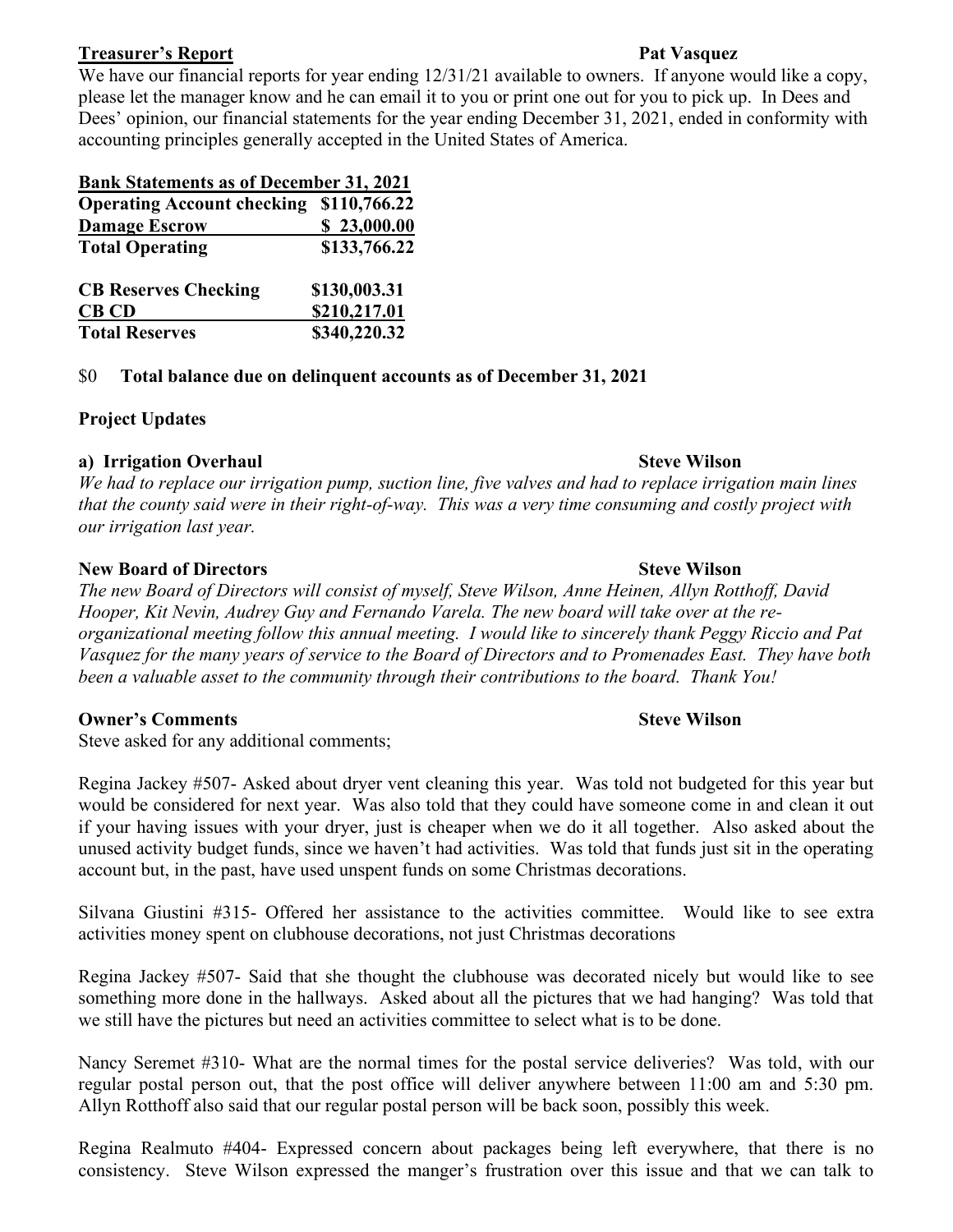someone at each delivery service except for FedEx. FedEx will not answer the phone or respond to any issues. If you have a choice, do not use FedEx for your deliveries.

Silvana Giustini #315- Said to put up a sign to tell delivery persons to leave packages in the mailroom.

Bobby Reardon #514- Said that it is against the law to put anything in a mailroom other than from the US Postal Service. Also raised a concern about guests not registering and residents not getting background checks. Was mentioned that we try to watch and catch these issues, in fact, an owner just had a tenant evicted for having someone stay in unit without registering and without getting the background check.

Next regular board of directors meeting is Monday, March 14, 2022 @ 7:00 pm

All board members please remain for the re-organizational meeting and any owners are also welcome to stay if you so desire.

Asked for a motion to adjourn the meeting **Steve Wilson** 

### **Adjournment:**

**A motion to adjourn the meeting was made at 7:53 p.m. by Allyn Rotthoff of unit #603 and seconded by Dave Hooper of unit #234,** 

**There was no further discussion, the motion was voted on and passed unanimously.**

## **Meeting Adjourned**